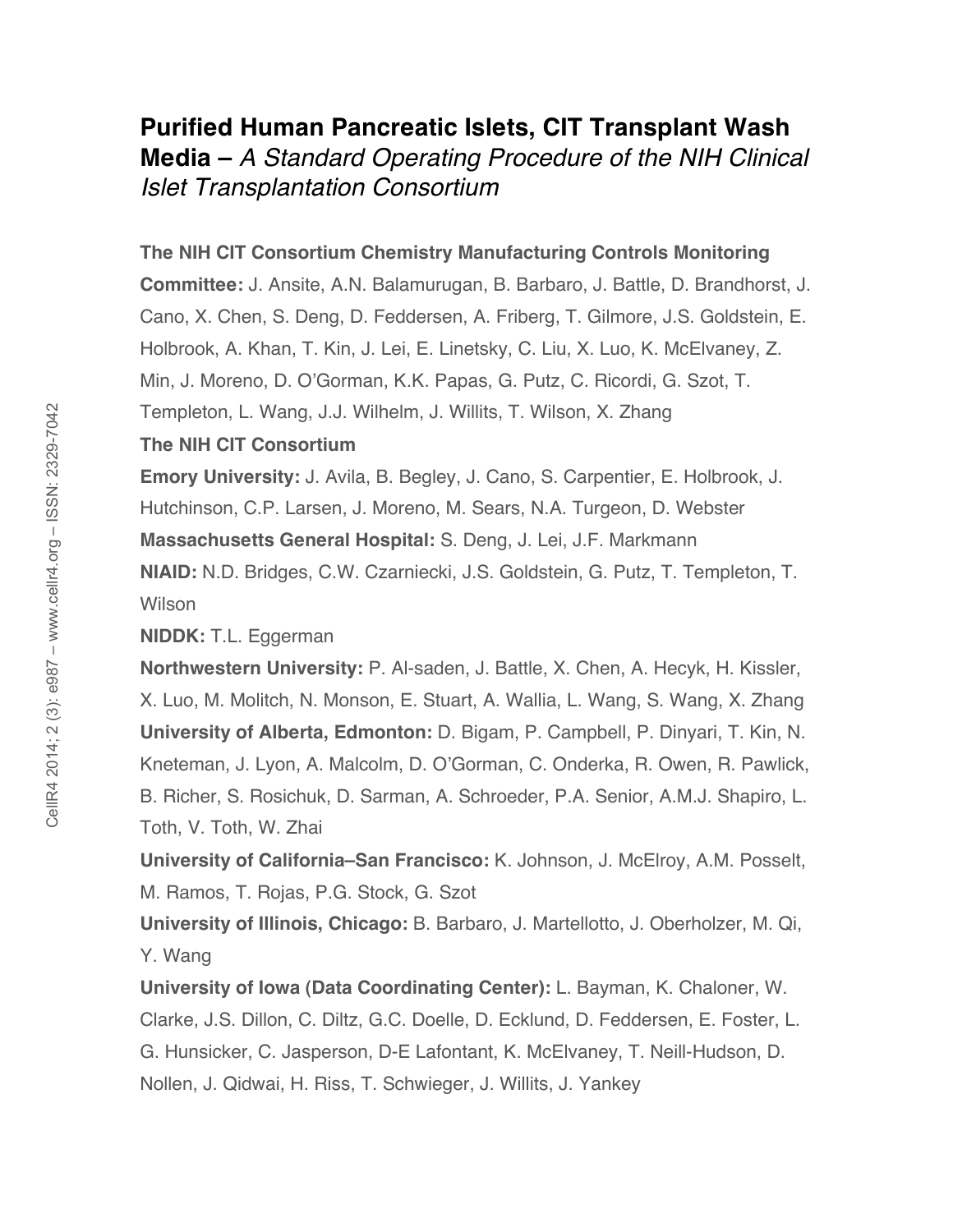**University of Miami:** R. Alejandro, A.C. Corrales, R. Faradji, T. Froud, A.A. Garcia, E. Herrada, H. Ichii, L. Inverardi, N. Kenyon, A. Khan, E. Linetsky, J. Montelongo, E. Peixoto, K. Peterson, C. Ricordi, J. Szust, X. Wang **University of Minnesota:** M.H. Abdulla, J. Ansite, A.N. Balamurugan, M.D. Bellin, M. Brandenburg, T. Gilmore, J. V. Harmon, B.J. Hering, R. Kandaswamy, G. Loganathan, K. Mueller, K.K. Papas, J. Pedersen, J.J. Wilhelm, J. Witson **University of Pennsylvania:** C. Dalton-Bakes, H. Fu, M. Kamoun, J. Kearns, Y. Li, C. Liu, E. Luning Prak, Y. Luo, E. Markmann, Z. Min, A. Naji, M. Palanjian, M. Rickels, R. Shlansky-Goldberg, K. Vivek, A.S. Ziaie **University of Wisconsin:** L. Fernandez, D.B. Kaufman, L. Zitur **Uppsala University:** D. Brandhorst, A. Friberg, O. Korsgren

Supported by grants from the National Institute of Allergy and Infectious Diseases and the National Institute for Diabetes and Digestive and Kidney Diseases.

- At Emory University, U01AI089317.
- At Northwestern University, U01AI089316.
- At the University of Alberta, Edmonton: U01AI065191.
- At the University of California, San Francisco, U01DK085531.
- At the University of Illinois, Chicago, 5U01DK070431-10.
- At the University of Iowa, U01DK070431.
- At the University of Miami, U01DK070460.
- At the University of Minnesota, U01AI065193.
- At the University of Pennsylvania, U01DK070430.
- At Uppsala University, U01AI065192.

In addition, the study was supported by the following GCRC and CTSA awards:

- At Emory University: UL1TR000454.
- At Northwestern University: 5UL1RR025741 and 8UL1TR000150.
- At the University of California, San Francisco, UL1TR000004.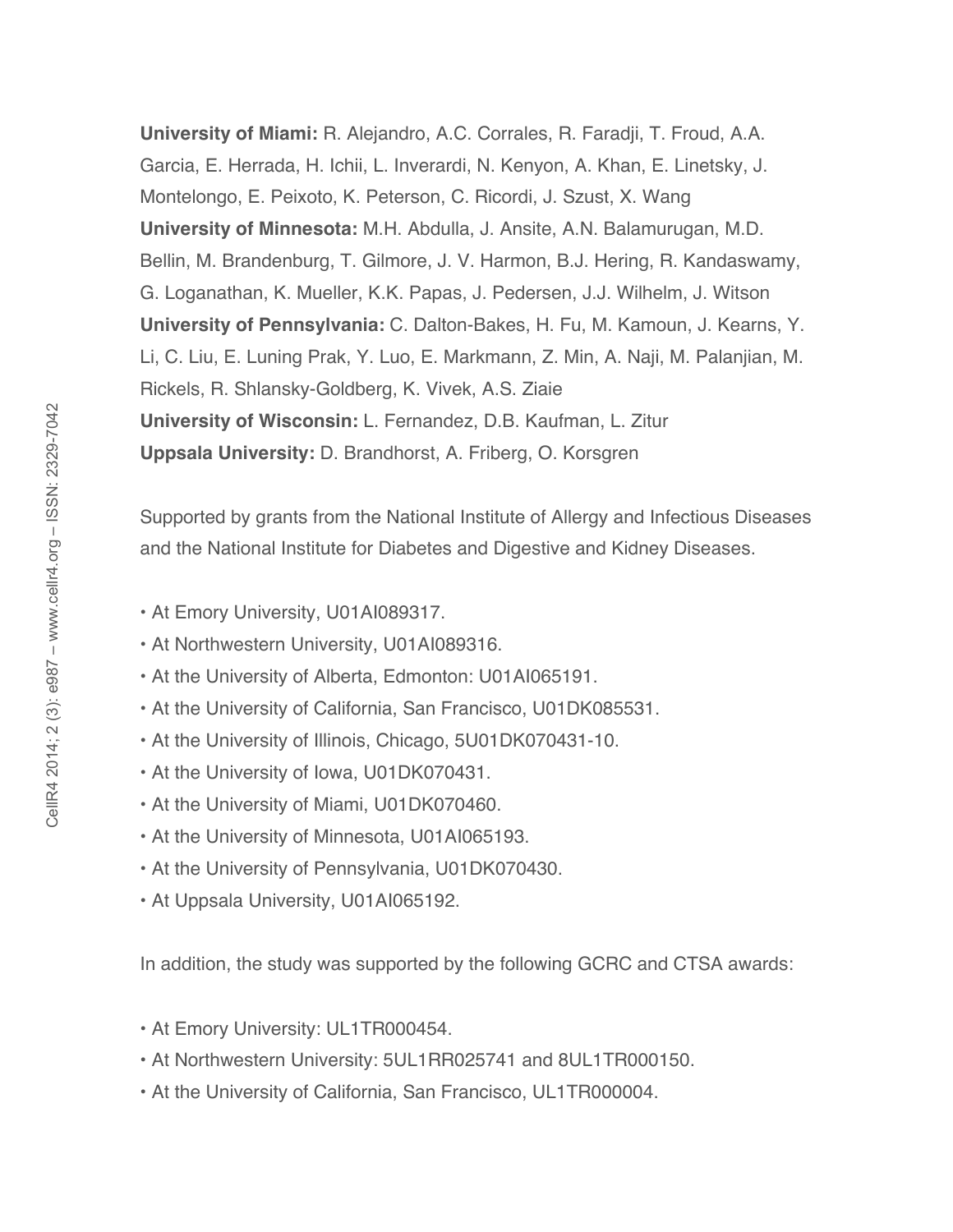- At the University of Illinois, Chicago, UL1TR000050.
- At the University of Miami: 1UL1TR000460.
- At the University of Minnesota: 5M01-RR000400 and UL1TR000114.
- At the University of Pennsylvania: UL1TR000003.

Address correspondence to: Camillo Ricordi MD, Chairman, CIT Steering Committee, ricordi@miami.edu

## *To
cite
this
article*

*Purified Human Pancreatic Islets, CIT Transplant Wash Media – A Standard Operating Procedure of the NIH Clinical Islet Transplantation Consortium*

CellR4 2014; 2 (3): e987